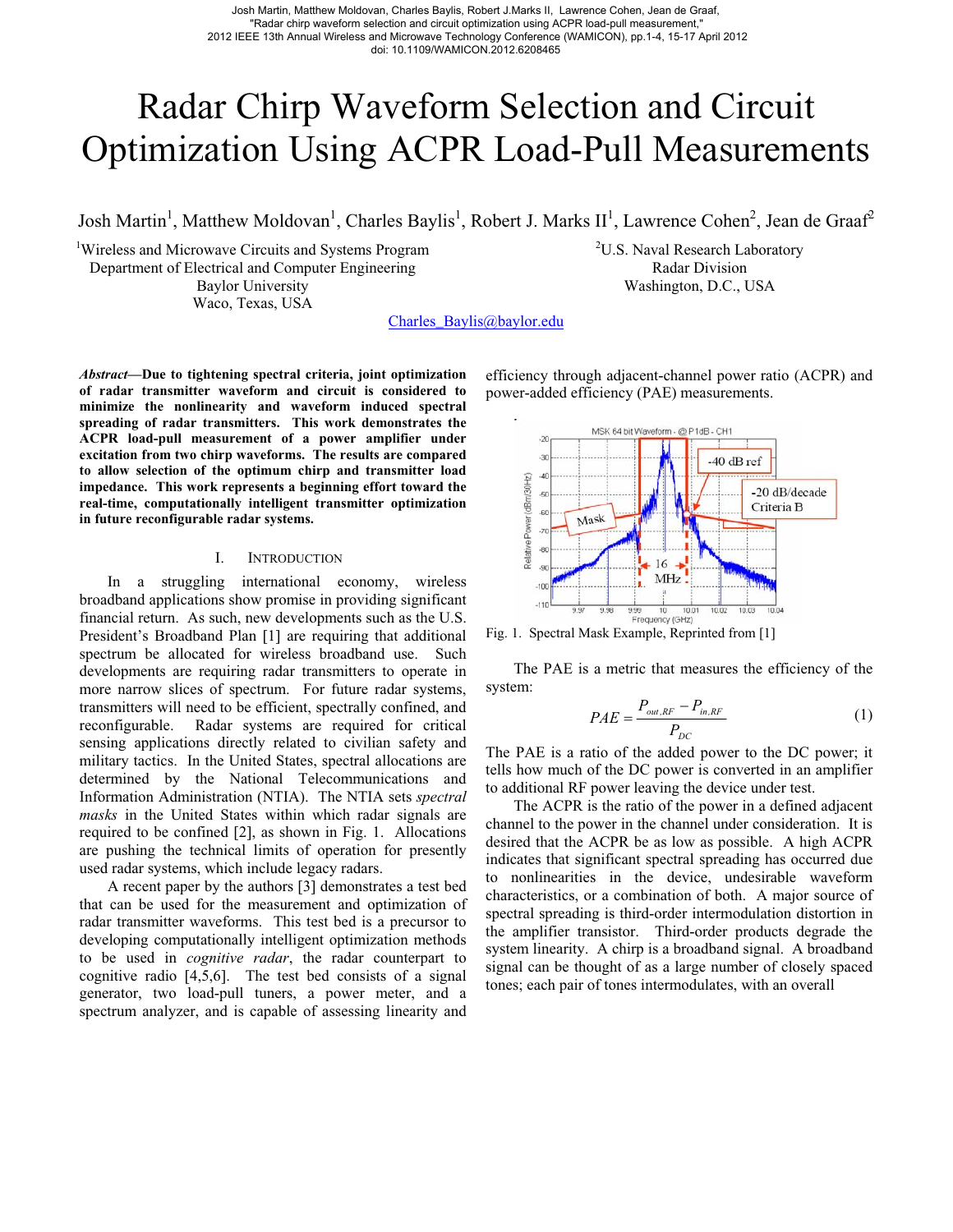

Fig 2. PAE/ACPR Reconfigurable Measurement Setup Block Diagram

result of both in-band and out-of band distortion. The ACPR specifically measures out-of-band distortion. ACPR load-pull has been significantly used to assess the linearity of communication transmitters; however, this paper illustrates the use of ACPR load-pull to optimize a system under chirp excitation for radar applications, and demonstrates that the approach shows significant promise for computationally intelligent algorithm creation for joint optimization of power amplifier transmitter circuitry and the chirp waveform.

A load-pull measurement consists of varying the load and source impedance while measuring some desirable output characteristic for each passive source impedance. The results are then plotted as contours; example characteristics for which contours might be plotted in a load-pull include output power, PAE, and ACPR.

This measurement is crucial for optimizing the waveform and circuit for both linearity and efficiency. Both have been examined in the literature for their impact on radar [7], [8]. Linearity and efficiency are a well-known design tradeoff, as shown by simulation in Agilent Advanced Design System (ADS) for a GaAs FET, as shown in Fig. 3. At the input power where PAE is maximized, the gain is nearly 2 dB into compression, creating a significantly nonlinear operation.



Fig. 3. Gain (Left Axis) and PAE Simulation Results for a GaAs FET

## II. TEST SETUP

The test setup constructed at Baylor University is shown in Fig. 2. A conceptual hierarchical diagram of the test setup is shown in Fig. 4. MATLAB is used in concert with an Agilent vector signal generator to generate the chirp waveform. The Maury ATS load-pull software and tuners are used to perform load-pull measurements. ACPR measurements are taken with a spectrum analyzer, and a wideband power meter is used for output power measurements. While output power, rather than PAE, was used in these measurements, the results seem easily extendable to PAE load-pull. Data for ACPR and output power load-pull can then be inspected to accomplish a design trade-off decision, or in later stages of the work, used in an automatic optimization. A Skyworks packaged amplifier, mounted on an RF test board, was used as the test device for this experiment.



Fig. 4. Hierarchical Diagram of the Baylor Joint Waveform and Circuit Optimization Test Platform

## III. EXPERIMENTAL RESULTS

A manual optimization can be performed as follows: loadpull measurements can be performed on multiple chirps for linearity (ACPR) and output power. The optimum chirp is selected to be the chirp with the best tradeoff between high output power and low ACPR. For the best chirp, a load impedance is selected between the impedances measured to have maximum power and minimum ACPR, again based upon the tradeoff between the two criteria (possibly set in place by the spectral mask in the frequency band of operation).

In the experiment detailed in this paper, two chirps were compared for a Skyworks packaged amplifier measured in the designated S-band radar frequency range (3.3 GHz). The first chirp, hereafter called "Chirp 1," possessed a defined amplitude-versus-time characteristic given by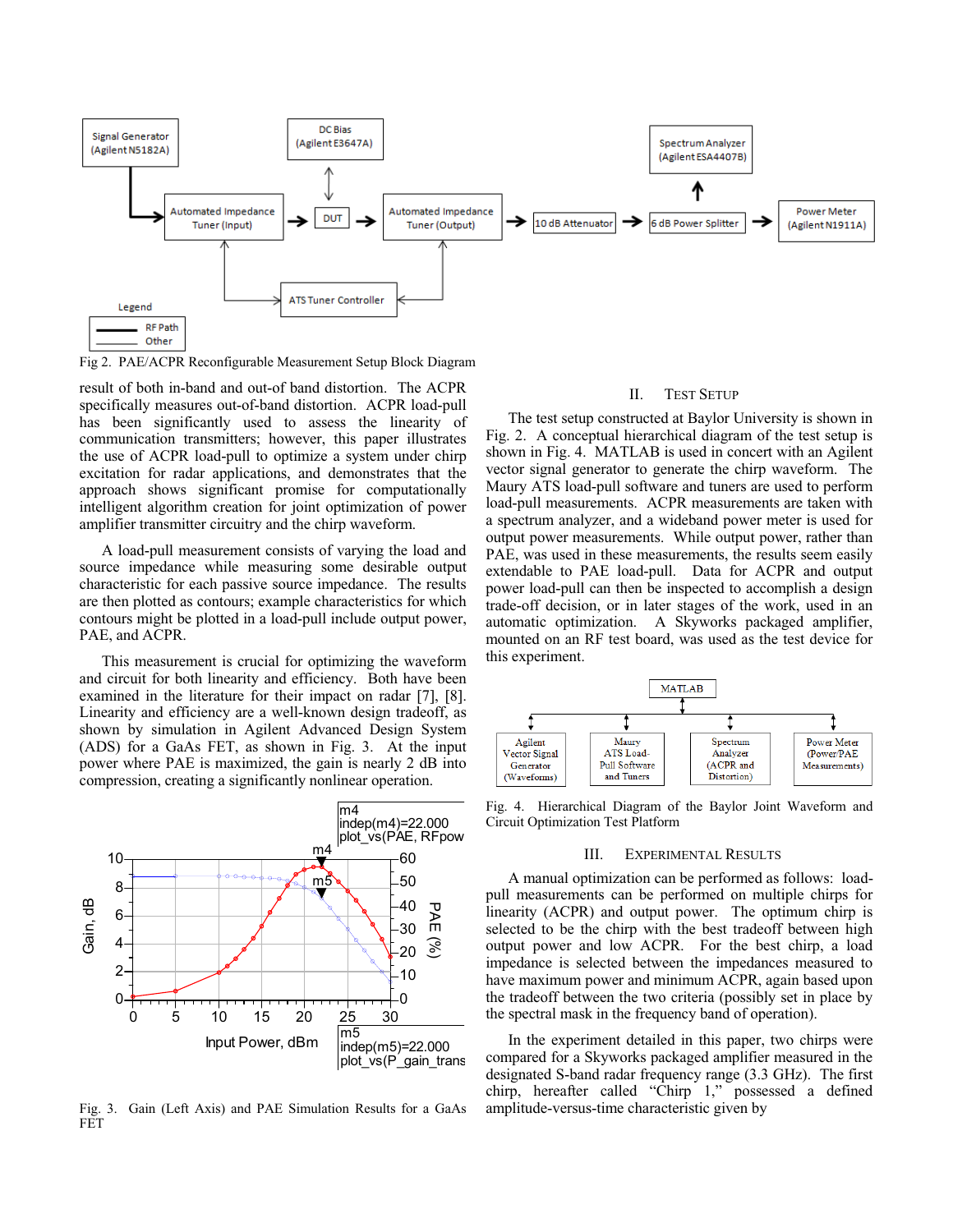$$
\varphi(t) = \cos(\omega_0 t + t^2) \tag{2}
$$

This chirp possesses nonlinear frequency modulation. Fig. 5 shows the input and output measured spectra of the chirp. The spectral spreading is clearly evident in Fig. 5(b).



Fig. 5. Measured (a) Input and (b) Output Waveforms for Chirp 1

ACPR and output-power load-pull results were measured for Chirp 1. The Maury software places the spectrum analyzer in adjacent-channel-power measurement mode during the load-pull. A screen shot of the spectrum analyzer captured of chirp 1 is shown in Fig. 6. Markers can be seen on the spectrum-analyzer screen displaying the boundaries of the adjacent and main channels. The ACPR is calculated by summing the power from measured points in the adjacent channel and main channel and then taking the ratio.

The load-pull results for Chirp 1 as displayed by the Maury software are displayed in Fig. 7. The maximum amplifier output power for Chirp 1 was found to be 18.86 dBm, with a minimum ACPR of -31.44 dBc.

Fig. 8 shows the input and output spectra of the Chirp 2 waveforms. Chirp 2 has an amplitude-versus-time characteristic given by



**Adjacent Channels Main Channel** 

Fig. 6. Spectrum Analyzer Measurement in ACPR Mode



ression

Fig. 7. Output Power and ACPR Load-Pull Results for Chirp 1.

$$
\varphi(t) = \cos(\omega_0 t + t^{-2})\tag{3}
$$

Fig. 9 shows the Chirp 2 load-pull results for output power and ACPR. The maximum output power for Chirp 2 was found to be 18.83 dBm, while the minimum ACPR for Chirp 2 was measured as -33.50 dBc. Comparing the results between Chirp 1 and Chirp 2, it appears the output power for both chirps is approximately the same (only 0.03 dB difference); however, a slight difference is seen in the minimum ACPR values, with Chirp 2 possessing a slightly lower (and hence more optimal) result. Thus, chirp 2 is selected as the optimum chirp for best linearity and gain characteristics. Fig. 9 shows a line along which the linearity and power would then likely be optimized, depending upon the relative importance of linearity and efficiency in the particular spectral region of operation considered. It may be possible that another trail of optimal